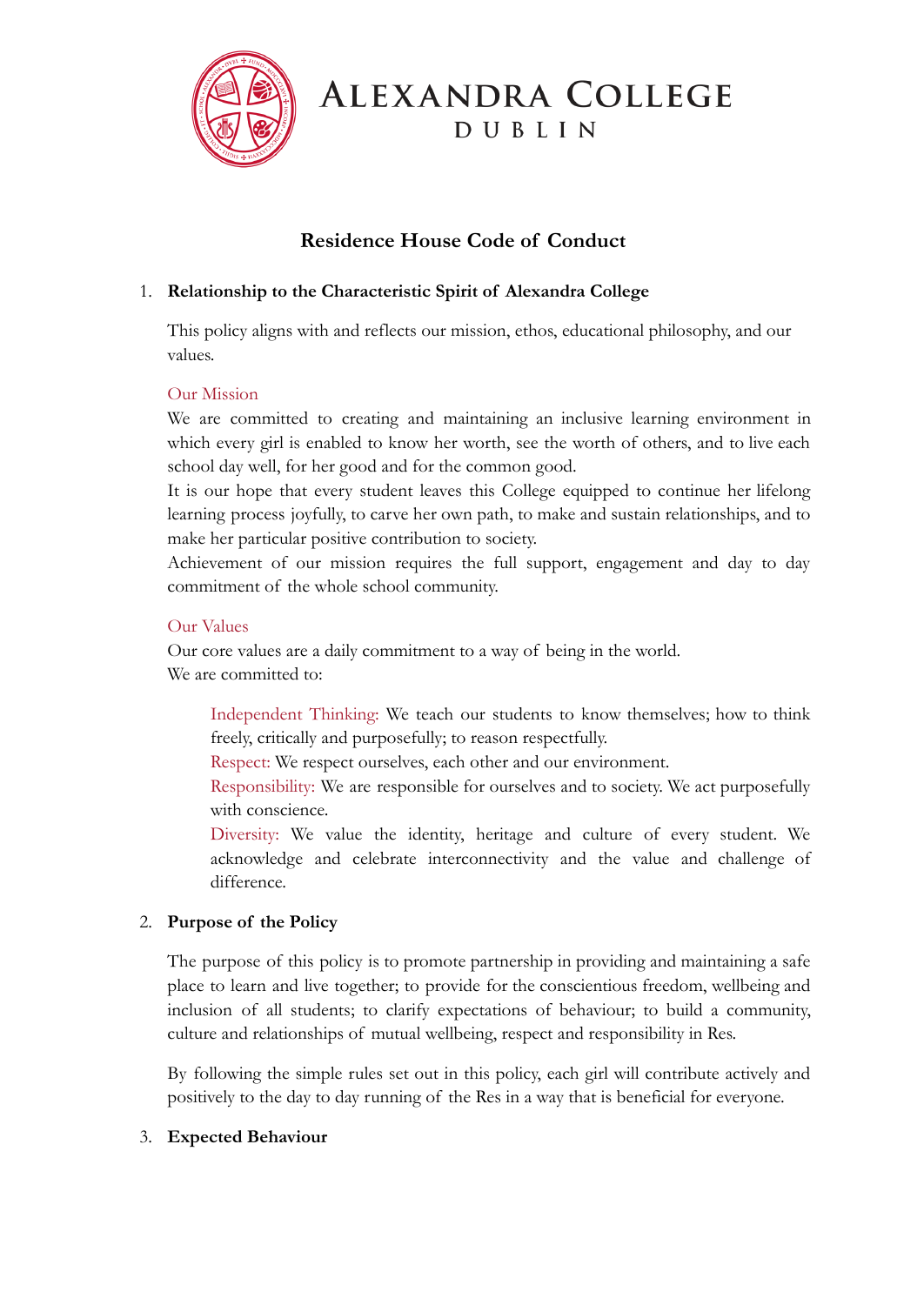- a. All members of the Alexandra College community have the right to enjoy a safe and ordered environment, free of bullying and harassment, where cooperation and interaction are encouraged, individuals are valued and property is respected. Our aim is to prepare and guide students so that they can lead their lives in a responsible and positive manner as well-rounded and responsible adults.
- b. Our girls are encouraged to live together in Res, work together and to develop a sense of community. They are encouraged to demonstrate qualities of care, respect, tolerance, patience and flexibility that are needed to live in harmony. This entails certain rights, responsibilities and consequences.
- c. Parents and Res staff share responsibility for girls while they are living in the Res. It is important that parents and Res staff work together to ensure consistency in expectations in student behaviour.
- d. Parental support and cooperation is greatly appreciated. Parents are encouraged to discuss any concerns with the Head of Residence.

# 4. **A Living Policy**

This Code of Conduct is a dynamic living policy and will be reviewed regularly.

# 5. **Scope of Policy - Alexandra College Code of Behaviour**

- a. All boarders are bound by the [Alexandra College Code](https://alexandracollege.eu/docs/Policies/Code_of_Behaviour_and_Disciplinary_Procedure_2020_Draft_for_consultation.pdf) of Behaviour at all times.
- b. This Residence Code of Conduct should be read in conjunction with the Anti-Bullying Policy; Social Media and Internet Acceptable Use Policy; and the College Code of Behaviour.

# 6. **Overnight and Weekend Leave; Exits and Entries to the Residence House**

- a. Students are encouraged to develop their social skills through interaction with each other, girls in the day school and students from other schools.
- b. The amenities in the local area and the city are extensive and while girls are encouraged to make use of the attractions, outings are carefully monitored.
- c. Students must never leave the Residence House or grounds unaccompanied or without the required permission. For safety, students must go out in pairs at all times.
- d. Students must carry phones with them at all times when they leave Res and ensure that they are turned on.
- e. All students who leave the Residence House or College premises for any reason whatsoever and for any amount of time whatsoever must sign out with a member of staff and sign back in on their return. The College will not be responsible for any student who leaves the premises without signing out or signing back in in the proper way.
- f. Students are only permitted to be off school premises:
	- i. to visit the local shops across the road in pairs for short periods of up to 40 minutes between 4:00 pm and 5:30 pm.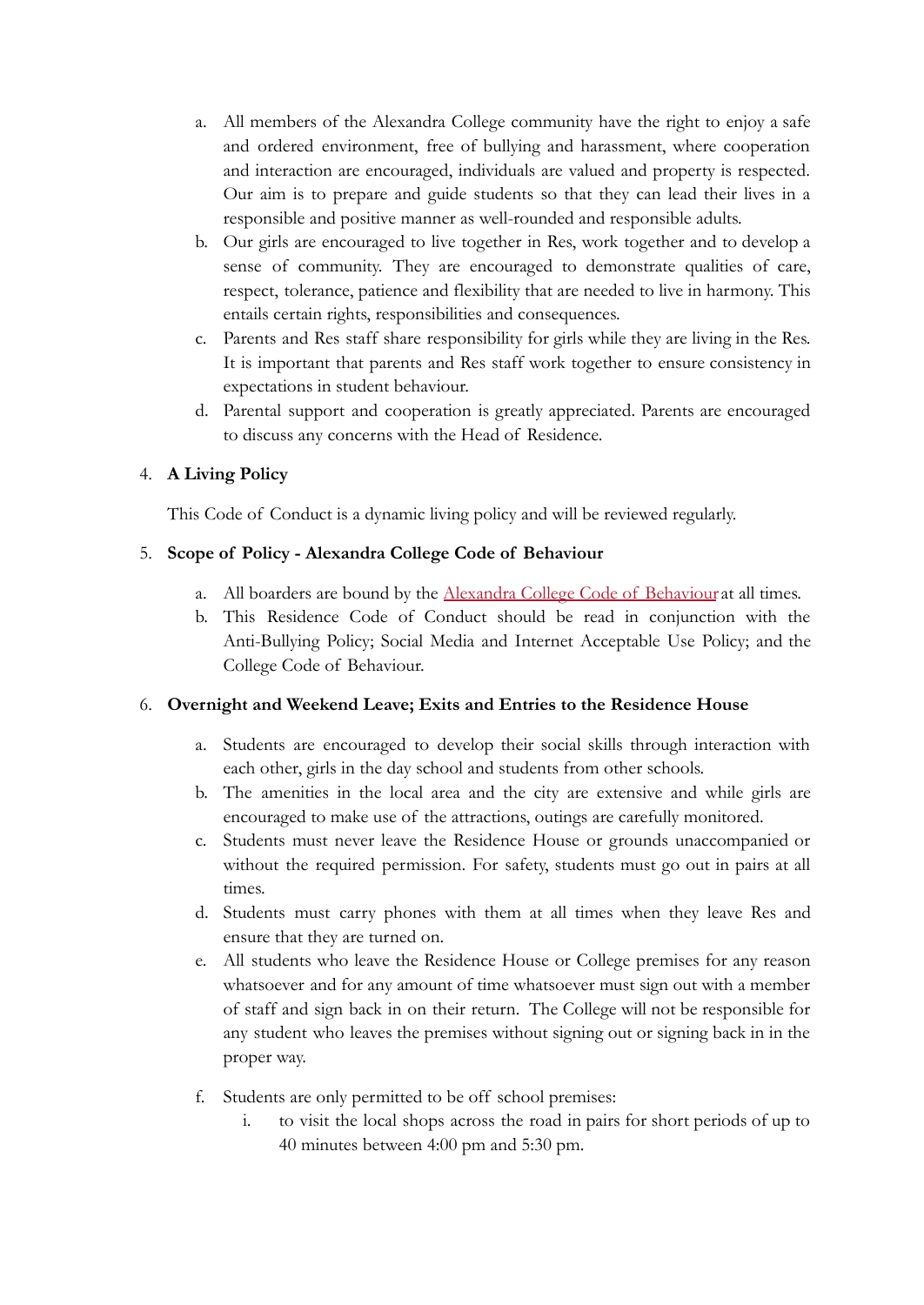- ii. between 4:15 pm to 5:30 pm Monday to Friday and between 12:00 pm to 5:30 pm on Saturday and Sunday to go to **an approved destination** if:
	- 1. their parents or guardians have signed and returned to the College an Exeat Permission Form and
	- 2. they report back to the Residence staff on duty no later than by 5:30 pm.
- iii. to go home for the weekend if:
	- 1. they have **written email permission** from their parents or guardians and
	- 2. they report back to the Residence staff by either 8:00 pm on Sunday evening or by 7:30 am on Monday morning.
- iv. to spend the weekend or an overnight with another family if
	- 1. they have **prior written email permission** from parents or guardians
	- 2. have provided the names and contact details of the host family to the Principal and Head of Residence by email and
	- 3. they report back to the Residence staff by either 8:00 pm on Sunday evening or by 7:30 am on Monday morning.
- g. Students who wish to leave the Residence house or grounds at any other time or for any purpose must have clear **written permission** from their parents/guardians. **Please email the Head of Residenceand the Principal.**
- h. Res Staff reserve the right to refuse weekend leave e.g. if the outing is considered unsuitable or the frequency of outings is disruptive to the student's study. This will be discussed with the student's parents.
- i. All girls are required to honour their weekend sporting commitments to avoid disruption to their teams.

# 7. **Homework and Prep**

- a. Students are expected to be fully prepared for their classes each day. This will require careful study in evening study.
- b. As a general rule, the following study timetable should be adhered to on at least five evenings a week.
	- i. Fifth and Sixth Year  $3 3.5$  hours
	- ii. Second and Third Year  $2.5 3$  hours
	- iii. First Year 2 hours
- c. Appropriate sanctions will apply to students who disturb others during prep.
- d. Dinner is served at 5:30 pm. All students are expected to be present.

#### 8. **Atmosphere of Learning and Co-operative Living**

- a. The College aims to promote and develop a positive learning community. We encourage self-discipline and co-operation so that a positive, enjoyable and fun school atmosphere prevails.
- b. All boarders are requested to behave in a way that is respectful of the needs of other boarders and of Residence staff and in the best interests of all.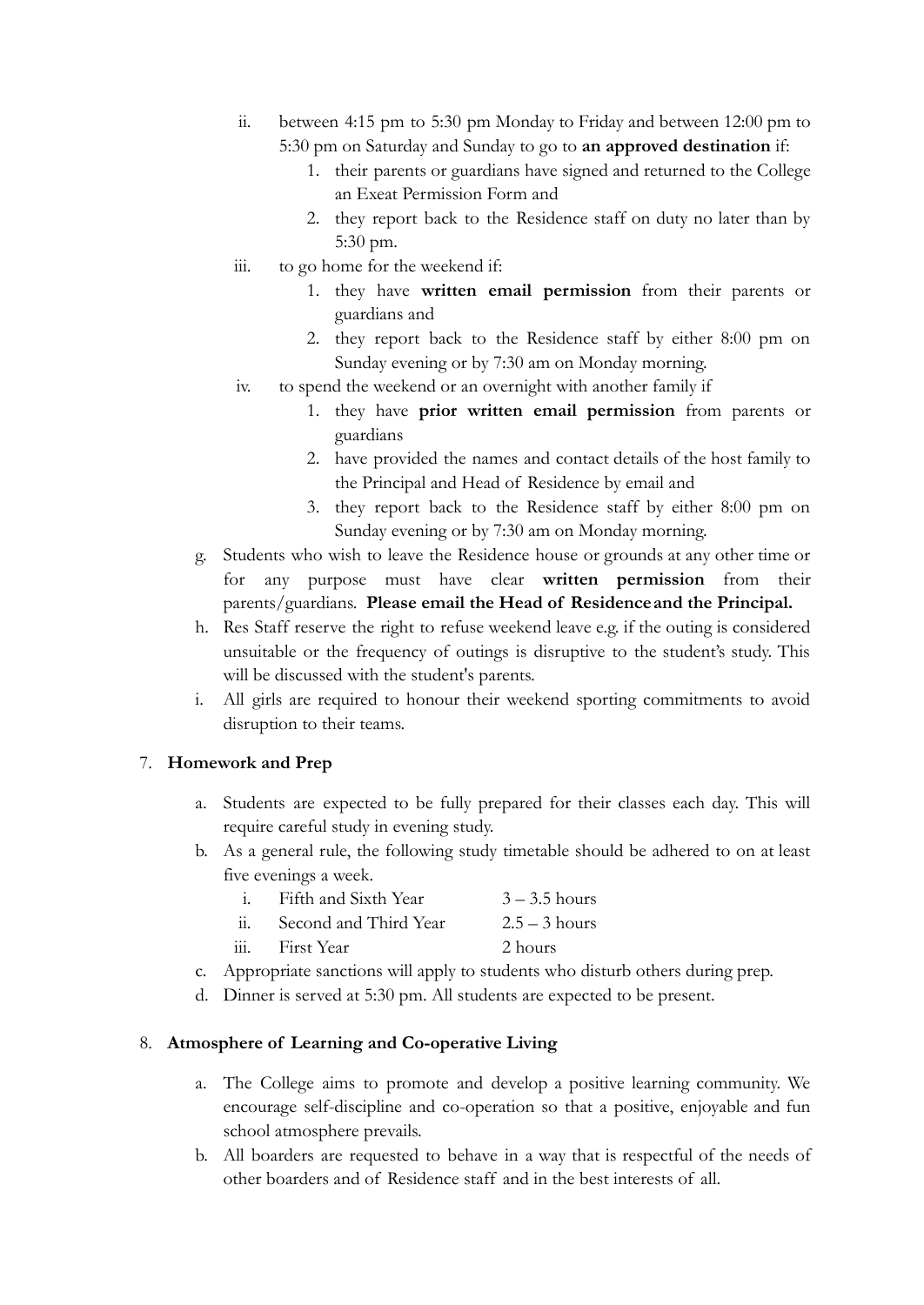#### 9. **Mobile Phones and other Personal Electronic Equipment**

- a. Students are permitted to have a personal mobile phone. Students are only permitted to have one mobile phone.
- b. Mobile phones must be charged in the offices in Res. For health and safety reasons, they must not be charged in the dormitories or recreation rooms.
- c. Juniors, 1st and 2nd Years must hand their mobiles into the office before they go to bed. If a student has her device in the dormitory other than with the express permission of the Head of Residence, the device will be confiscated for a full school day and the student will get a bad report.
- d. Students are not permitted to make or receive calls during prep: 6:30 pm to 8:30 pm. Girls in 5th and 6th Year may not use their phones between 6:30 pm and 9:30 pm.
- e. Students are permitted to have an iPad.
- f. Juniors, 1st, and 2nd Years must hand their iPads into the office before they go to bed. 3rd to 6th Years are exempt from these rules, but are expected to use their phones and iPads wisely.
- g. Laptops, iPads and all mobile communication devices are the responsibility of students. All devices must be clearly named for easy identification and are kept at the girls' own risk. The school assumes no responsibility for loss or damage to mobile phones or other devices.
- h. Parents and students are expected to observe and adhere to the terms and conditions, including age restrictions when downloading apps to their devices.
- i. Parents are advised that if students have their own laptop with internet connection: iPhone, iPad, iPod Touch or similar device, the school is unable to monitor or place any restriction on their use if they do not know of their existence.
- j. If a student uses a mobile phone or other device to bully others her behaviour will be investigated under the School's Anti-Bullying policy and appropriate sanctions will apply. It is a criminal offence to use a mobile device to menace, harass or offend another person.
- k. Skype and MSN are available for student use from their laptop.
- l. **Wi-Fi will be switched off at 10:30 pm.**

# 10. **Food and Drink**

- a. Food and drink may not be kept or consumed in the dormitories. Students found eating in undesignated areas may have their food confiscated.
- b. Chewing Gum is not allowed on school premises at any time.

# 11. **Personal and Public Property**

- a. Students must respect College property and the property of others.
- b. No one may interfere in any way with the belongings of anybody else.
- c. The school will take disciplinary action up to and including suspension and expulsion in cases of theft.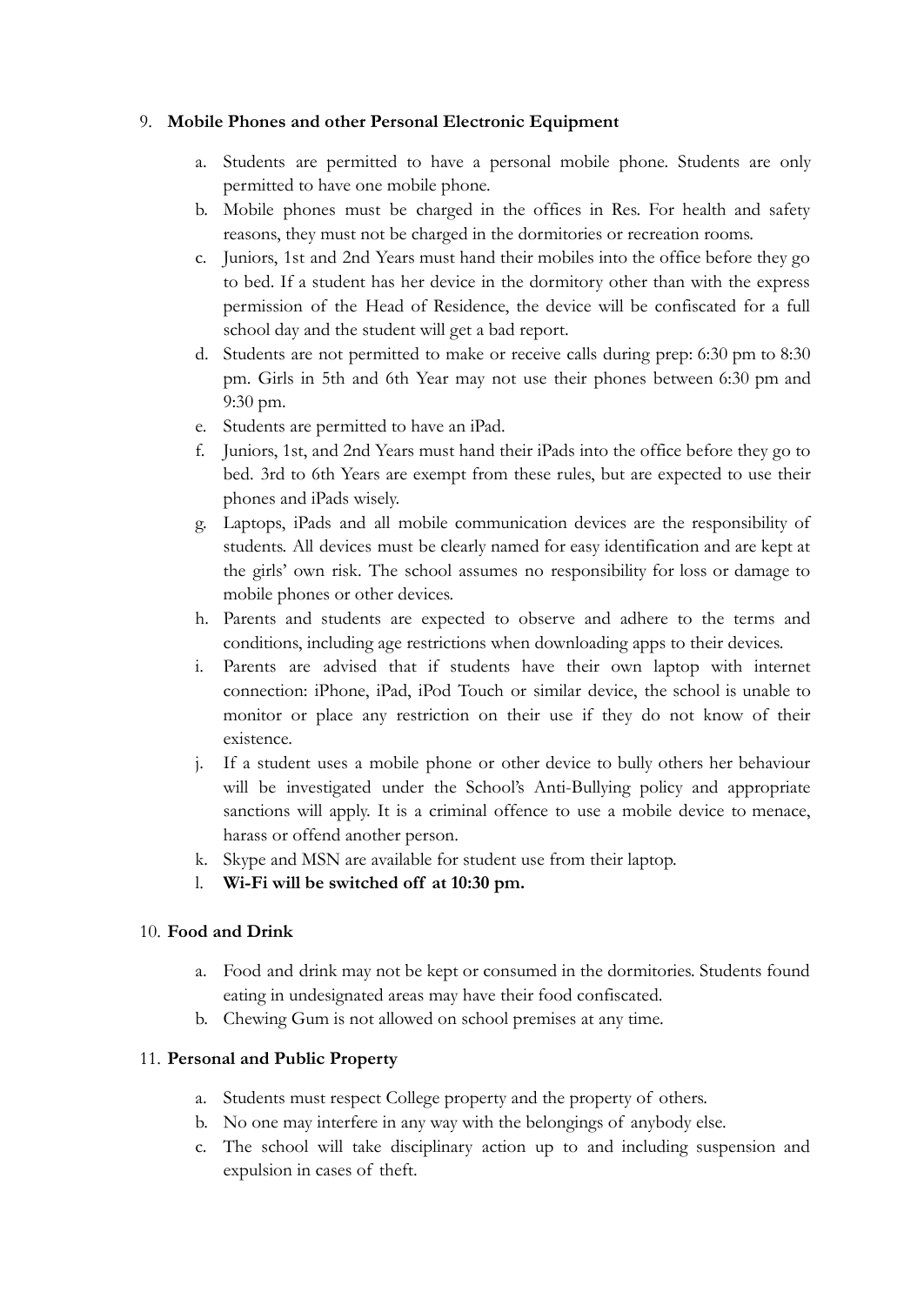#### 12. **Medicines**

All medicines must be handed in to the Head of Residence who will then supervise their administration.

# 13. **Bullying and Harassment**

Any form of harassment or bullying of any member of the school community by a student is unacceptable, will be investigated and dealt with by the College in accordance with the Anti-Bullying Policy and may lead to removal from the Residence House, suspension or permanent expulsion from the school.

# 14. **Outings and Tours**

- a. The College Code of Behaviour also applies to all outings and tours organised by the Residence staff for boarders.
- b. Before a student is accepted for a tour, her previous behaviour may be taken into consideration.
- c. Parental consent is not required for weekend outings which take place during the school term.
- d. Representing Alexandra College is an honour and brings responsibilities. Students representing the College must adhere to the College's Code of Behaviour at all times.

#### 15. **Substance Abuse**

- a. The possession and/or use of prohibited substances is strictly forbidden.
- b. It is a breach of school policy to use legal drugs inappropriately.
- c. No student is permitted to smoke or vape while in the Residence House, on the grounds or in its environs. If any student breaches this provision, she will get detention for a first offence and suspension for any subsequent offences.
- d. The possession, use, consumption, sharing or sale of alcohol or non-prescribed drugs or vaping equipment is forbidden at all times.
- e. Students are not permitted to be on school premises or attend any school activity while under the influence of alcohol and/or illegal drugs.
- f. The school will take disciplinary action in accordance with the Code of Behaviour up to and including expulsion for breaches of this provision. The school will inform the Gardaí as appropriate.

# 16. **Commendations and Sanctions**

- a. Generally Good Reports and any sanctions will be managed in accordance with the Alexandra College Code of Behaviour.
- b. Minor issues are dealt with by staff on duty in Res. These are recorded and reported to the Head of Residence.
- c. Continual minor offences are recorded in a daily diary and directed to the Head of Residence. They may also be reported to the Principal.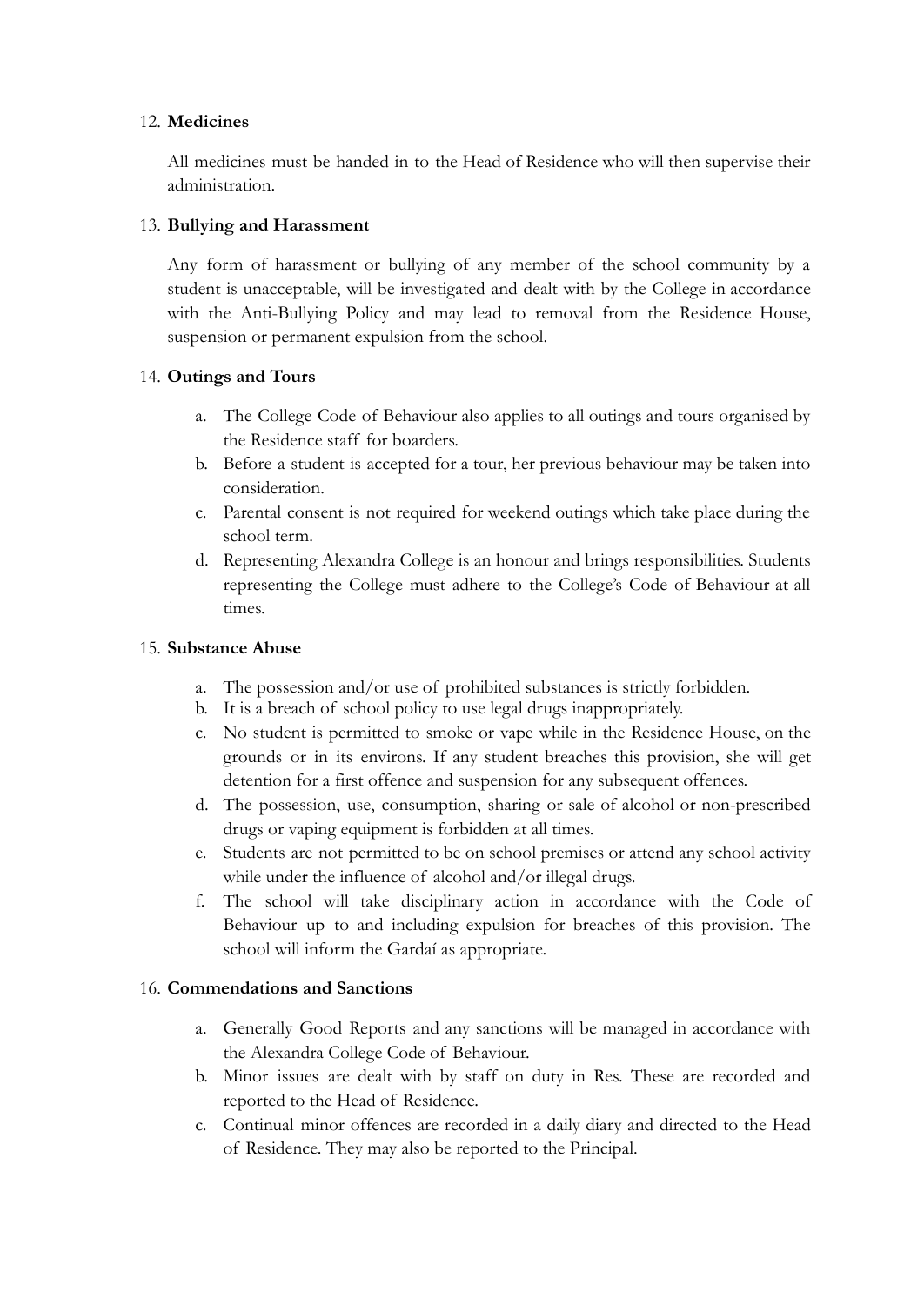d. The Head of Boarding will discuss serious offences with the Principal and other staff as appropriate and also report to parents.